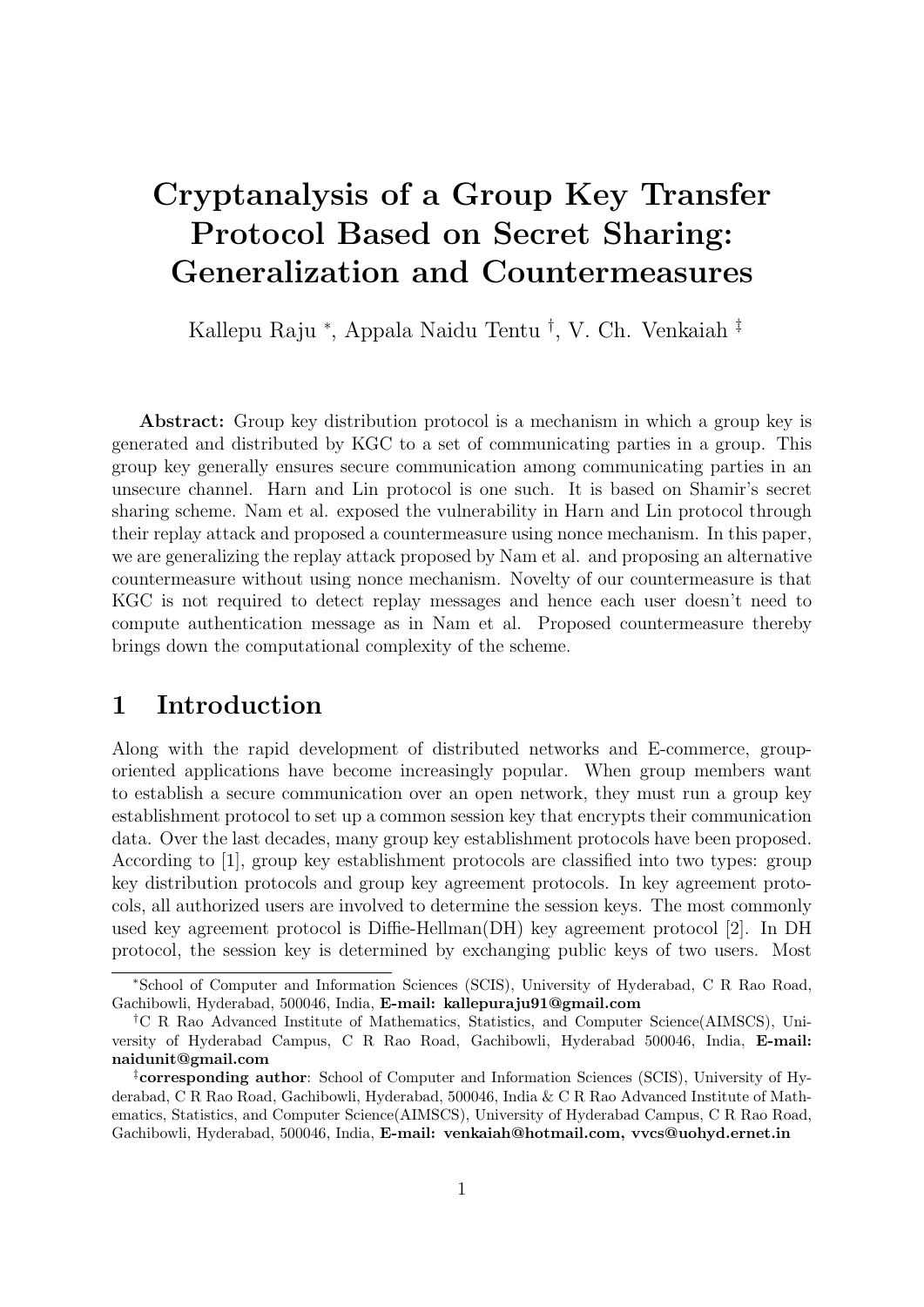of the key agreement protocols take natural generalization of DH protocol. There are some other protocols based on non-DH key agreement approach as well. In group key distribution protocols, a trusted third party(KGC) chooses a session key then securely distributes it to all authorized group members. Most often, KGC encrypts session keys under another secret key shared with each entity during registration. A group key distribution protocol is said to be secure when it allows only authorized users to reconstruct a group key in a session.

In 2010, Harn and Lin [4] proposed an authenticated group key transfer protocol based on Shamir's secret sharing scheme [9]. In this protocol KGC shares a random long term secret with each user during registration phase then KGC selects a group key and broadcasts the group key information to all the members in the session. All users in the session reconstruct the group key using group key information and their long term secrets. With Shamir's  $(t,n)$  threshold scheme [9], any authorized group member can obtain the group key, and unauthorized users cannot learn anything about the group key. They claim that their protocol can withstand the insider attack i.e any malicious user won't be able to disclose the long term secret of other users. In 2013, Liu et al.[6] proved that Harn and Lin protocol[4] can not resist insider attack and proposed an improved authenticated group key transfer protocol based on secret sharing. They stated that their protocol can resist both insider and outsider attacks. In 2013, Yuan et al.[10] proposed a man-inthe-middle attack against the Harn and Lin protocol [4] and proposed a countermeasure using RSA signatures [8]. They improved the Harn and Lin protocol by incorporating RSA signatures into it.

In 2011, Nam et al.[7] proved that Harn and Lin protocol [4] can not resist insider attack by proposing a replay attack against their protocol. Liu et al's improved protocol [6] and Yuan et al's improved protocol [10] are also can not resist Nam et al's replay attack. Nam et al. proposed a countermeasure to prevent their replay attack. Their countermeasure helps KGC to detect replay messages from users. To ensure this, each user computes an authentication message using his/her long term secret and random integer sent by KGC.

In this paper, we generalize the replay attack proposed by Nam et al. and propose an alternative countermeasure without using nonce mechanism. Novelty of our countermeasure is that the KGC is not required to detect replay messages and hence each user doesn't need to compute authentication message; thereby bringing down the computational complexity of the scheme.

In 2012, Guo and Chang [3] proposed a group key distribution protocol similar to Harn and Lin protocol. Instead of Lagrange's interpolation polynomial they used generalized Chinese remainder theorem to reduce the communication cost. In 2013, Liu et al.[5] exposed the security problems in Guo and chang group key distribution protocol and proposed a simpler authenticated group key distribution protocol based on Chinese remainder theorem.

Organization of the paper is as follows: Section 2 describes the Harn and Lin's key transfer protocol, Section 3 describes the Replay attack and its countermeasure, Section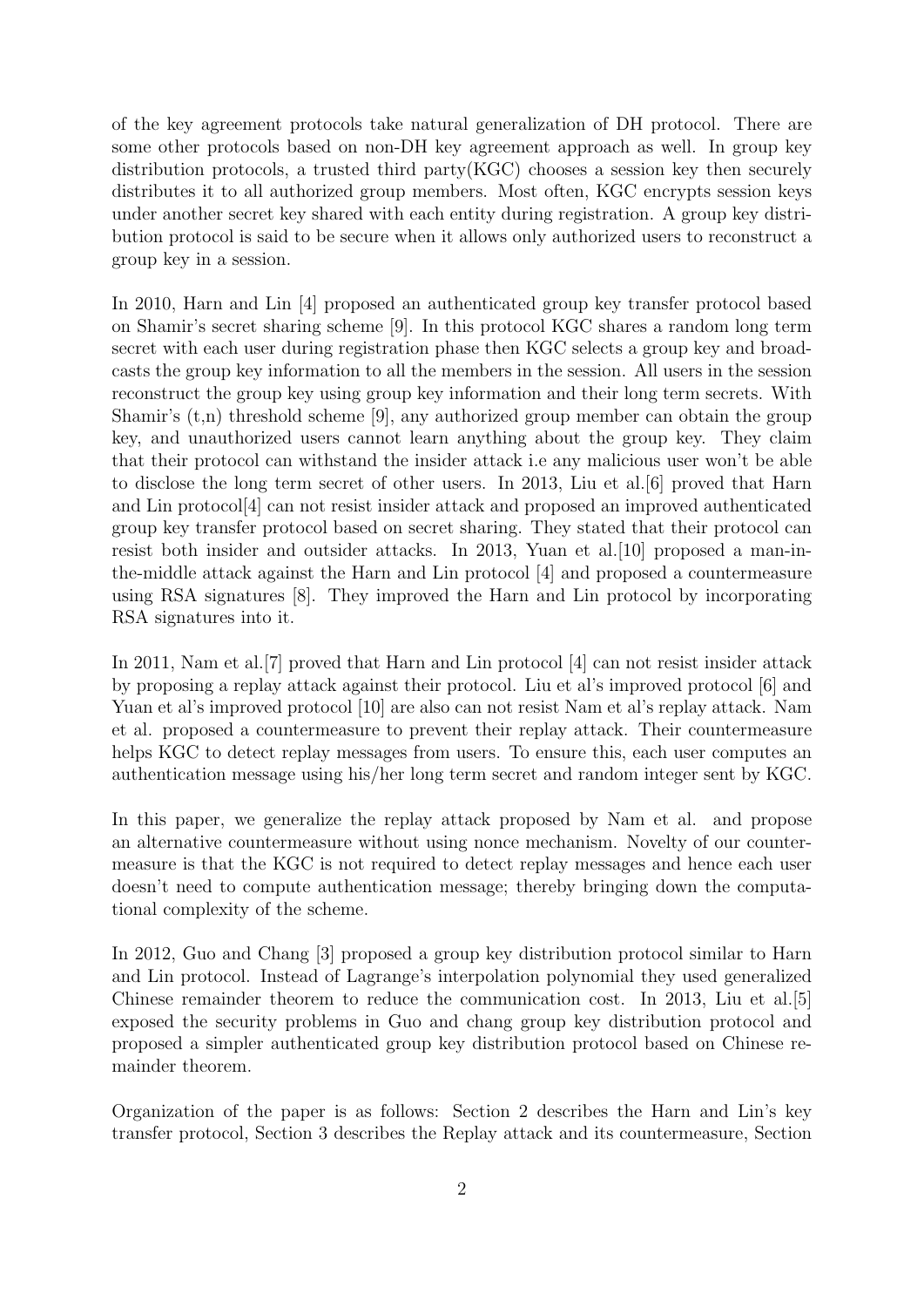4 describes the proposed generalization of the replay attack, Section 5 describes the proposed countermeasure and improved Harn and Lin protocol and Conclusions are given in Section 6.

## 2 Harn and Lin's Group Key Transfer Protocol

The Harn and Lin protocol [4] consists of three phases: initialization of KGC, user registration and, group key generation and distribution phases.

Initialization of KGC. The KGC randomly selects two large safe primes p and q  $(i.e p' = \frac{p-1}{2})$  $\frac{-1}{2}$  and  $q' = \frac{q-1}{2}$  $\frac{-1}{2}$  are also primes) and computes n=pq. n is made publicly known.

User Registration. Each user is required to register at KGC to subscribe to the key distribution service. The KGC keeps track of all the registered users and removes any unsubscribed users. During the registration, KGC shares a long-term secret  $(x_i, y_i)$  with each user  $U_i$ ,  $1 \leq i \leq m$ , where  $(x_i, y_i) \in Z_n^* \times Z_n^*$ .

Group Key Generation and Distribution. After receiving a group key generation request from any user, KGC randomly chooses a group key and distributes this group key to all the group members in a secure and authenticated way as follows: Let a session be consisting of t members,  $\{U_1, \cdots, U_t\}$  whose long term secrets shared with the KGC are  $(x_i, y_i)$ ,  $1 \leq i \leq t$ . The key generation and distribution process for this session consists of the following five steps:

Step 1. The initiator sends a key generation request to KGC with a list of group members as  $\{U_1, \cdots, U_t\}.$ 

**Step 2.** KGC broadcasts the participants list  $\{U_1, \dots, U_t\}$  to all  $U_i$ ,  $1 \leq i \leq t$ , as a response to the request.

**Step 3.** Each user  $U_i$ ,  $1 \leq i \leq t$ , sends a random challenge  $R_i \in Z_n^*$  to KGC.

**Step 4.** KGC randomly selects a session key k and constructs a  $t<sup>th</sup>$  degree interpolation polynomial f(x) passing through  $(t + 1)$  points:  $\{(0, k), (x_1, y_1 \oplus R_1), \cdots, (x_t, y_t \oplus R_t)\}.$ Next, KGC selects t additional points  $P_1, \dots, P_t$  that lie on the polynomial f(x). KGC then computes the authentication message Auth $=h(k, U_1, \cdots, U_t, R_1, \cdots, R_t, P_1, \cdots, P_t)$ , where h is a one-way hash function, and broadcasts  $(R_1, \dots, R_t, P_1, \dots, P_t, \text{Aut}h)$  to all users participated in session. All computations with respect to  $f(x)$  are performed modulo n.

**Step 5.** Each  $U_i$ ,  $1 \leq i \leq t$ , constructs the polynomial  $f(x)$  from the  $(t+1)$  points:  $P_1, \dots, P_t$  and  $(x_i, y_i \oplus R_i)$ . Then  $U_i$  recovers the session key  $k = f(0)$  and checks the correctness by calculating  $h(k, U_1, \cdots, U_t, R_1, \cdots, R_t, P_1, \cdots, P_t)$ .  $U_i$  aborts if the equality does not hold.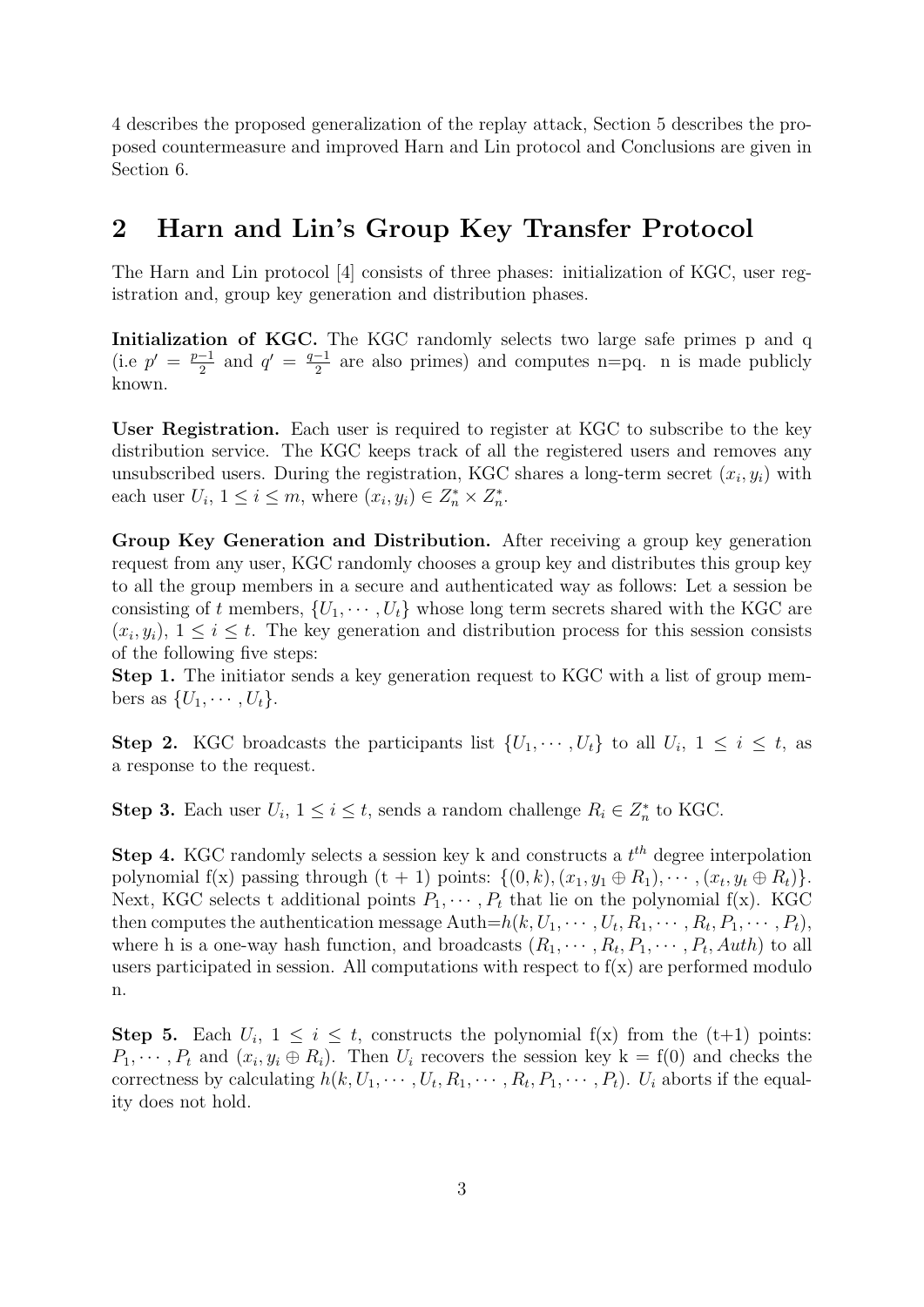### 3 Replay Attack and Its Countermeausre

In replay attack, adversary's main goal is to get the long term secret of a targeted user. If so, he can reconstruct the group key of any session in which the targeted user is authorized and the adversary is unauthorized. Harn and Lin considered this attack but stated that the scheme is resistant to this attack saying that solving for the long term secret is equivalent to factoring the n, which is chosen as a product of two safe primes. Nam et al. proved that their claim is wrong by slightly modifying the attack. This modified attack is as follows :

#### Attack-1.

Suppose  $U_a$  is an adversary whose main goal is to get the long-term secret  $(x_i, y_i)$  of a targeted user  $U_i$ , where  $1 \leq i \leq m$ ,  $1 \leq a \leq m$  (where m is the number of registered users at registration phase) and  $i \neq a$ .  $U_a$  can achieve his goal by mounting the following attack against the Harn and Lin protocol.

**Round 1.** The adversary  $U_a$  initiates two legitimate concurrent sessions  $S_1$  and  $S_2$ of the protocol and sends  $\{U_a, U_i\}$  list as group key generation request to KGC in both sessions. But  $U_i$  doesn't know that he is one of the participants in both these sessions.

**Round 2.** The KGC broadcasts the  $\{U_a, U_i\}$  list as response to all the participated users in both sessions but  $U_a$  prevents it from reaching  $U_i$ .

**Round 3.** In this round  $U_a$  plays dual role as himself and targeted user  $U_i$ . In  $S_1$ ,  $U_a$  selects two random integers  $R_a \in \mathbb{Z}_n^*$  and  $R_i \in \mathbb{Z}_n^*$ , then  $U_a$  sends  $R_a$  to KGC as its own challenge and sends  $R_i$  to KGC as  $U_i$ 's challenge.

In  $S_2$ ,  $U_a$  replays the challenges  $R_a$  and  $R_i$  i.e.  $U_a$  sends  $R_a$  to KGC as its own challenge and sends  $R_i$  as  $U_i$ 's challenge.

#### Round 4.

In  $S_1$ , after receiving  $R_a$  and  $R_i$  messages, the KGC randomly selects a random session key  $k \in Z_n^*$  and constructs a  $2^{nd}$  degree interpolation polynomial  $f(x) = a_2x^2 + a_1x + a_0$ passing through the 3 points:  $(0, k), (x_a, y_a \oplus R_a), (x_i, y_i \oplus R_i)$ . Next, KGC selects 2 additional points  $P_1, P_2$  that lie on the polynomial  $f(x)$ . KGC then computes the authentication message  $Auth = h(k, U_a, U_i, R_a, R_i, P_1, P_2)$ , and broadcasts the group key information  $(R_a, R_i, P_1, P_2, Auth)$  to users  $U_a, U_i$  but  $U_a$  prevents it from reaching  $U_i$ .

In  $S_2$ , KGC follows the procedure same as in  $S_1$ . It constructs a  $2^{nd}$  degree polynomial  $f'(x) = a'_2x^2 + a'_1x + a'_0$  passing through the 3 points:  $(0, k'), (x_a, y_a \oplus R_a), (x_i, y_i \oplus R_i)$ . Then KGC broadcasts  $(R_a, R_i, P'_1, P'_2, Auth')$  to users  $U_a, U_i$  but  $U_a$  prevents it from reaching  $U_i$ , where  $Auth'$  is  $h(k', U_a, U_i, R_a, R_i, P'_1, P'_2)$ .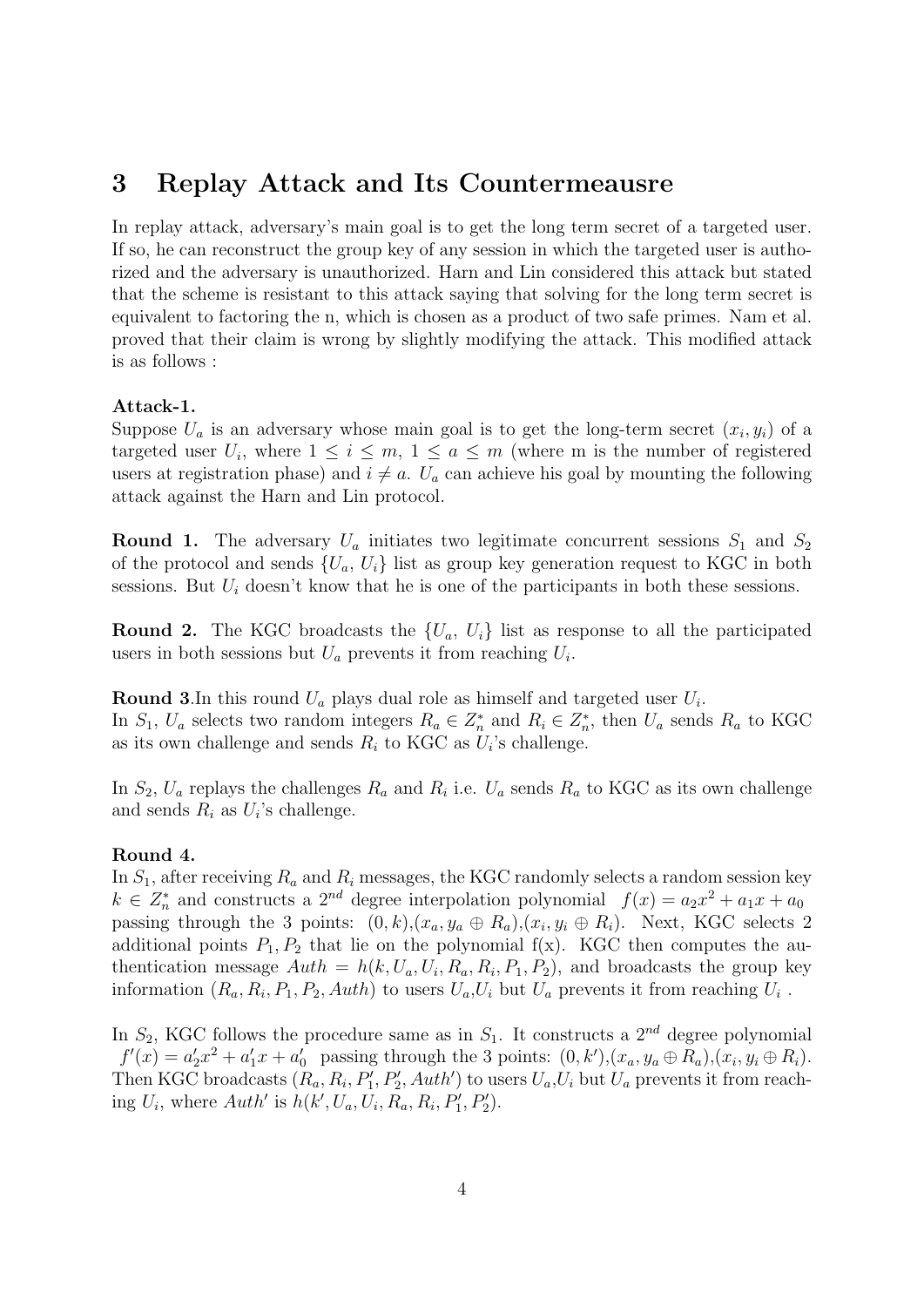#### Round 5.

In  $S_1$ , After receiving the group key information in Round 4, adversary  $U_a$  constructs a polynomial  $f(x) = a_2x^2 + a_1x + a_0$  passing through 3 points:  $P_1, P_2$  and  $(x_a, y_a \oplus R_a)$ . To recover the session key k,  $U_a$  substitutes 0 in f(x), then polynomial becomes  $f(x) = a_2x^2 + a_1x + k$ , where  $k = a_0$ .

In  $S_2$ ,  $U_a$  follows the procedure same as in  $S_1$  and constructs the polynomial  $f'(x) = a'_2x^2 + a'_1x + a'_0$  passing through the 3 points:  $P'_1, P'_2$  and  $(x_a, y_a \oplus R_a)$ . After substituting 0 in polynomial  $f'(x)$ , it becomes  $a'_2x^2 + a'_1x + k'$ , where  $k' = a'_0$ .

In order to find the  $x_i$  of targeted user  $U_i$ , the adversary  $U_a$  forms the polynomial  $g(x)$  as

$$
g(x) = f(x) - f'(x)
$$
  
=  $(a_2 - a'_2)x^2 + (a_1 - a'_1)x + (k - k')$ 

Note that  $x_a$  and  $x_i$  are the roots of  $g(x)$ . This is because  $f(x_a) = f'(x_a) = y_a \oplus R_a$  and  $f(x_i) = f'(x_i) = y_i \oplus R_i.$ 

Therefore,

$$
x_i = x_a^{-1}(k - k')(a_2 - a'_2)^{-1}
$$

Once adversary knows the  $x_i$ , he can easily compute the  $y_i$  of  $U_i$  by substituting  $x_i$  value in  $f(x)$  or  $f'(x)$ .

$$
f(x_i) = y_i \oplus R_i
$$

The value of  $y_i$  varies and depends on whether  $y_i \oplus R_i < n$  or  $y_i \oplus R_i \geq n$ .

$$
y_i = f(x_i) \oplus R_i
$$
 if  $y_i \oplus R_i < n$ ;  
 $y_i = (f(x_i) \mod n) \oplus R_i$  otherwise.

#### Attack-2.

In case if the KGC does not allow the two party key establishment in Harn and Lin protocol, then the above Attack 1 is not possible. But, Nam et al. proposed that there is another possibility of replay attack. In this attack, adversary  $U_a$  can collude with another malicious user  $U_j$  to know the long term secret of targeted user  $U_i$ .  $U_a$  initiates two concurrent sessions as in the Round 1 of Attack-1, whereas the participants of both sessions are  $\{U_a, U_i, U_j\}$ . If  $U_a$  and  $U_j$  collude together and run the two sessions as in the above Attack1, they can construct a cubic polynomial

$$
g(x) = (a_3 - a'_3)x^3 + (a_2 - a'_2)x^2 + (a_1 - a'_1)x + (k - k')
$$

such that  $g(x_a) = g(x_i) = g(x_i) = 0$  which implies  $x_a$ ,  $x_i$  and  $x_j$  are the roots of the cubic equation  $(a_3 - a'_3)x^3 + (a_2 - a'_2)x^2 + (a_1 - a'_1)x + (k - k') = 0$ . Adversary already knows the  $x_a$  and  $x_j$ , he can compute  $x_i$  as

$$
x_i = (-1)(x_a x_j)^{-1} (k - k')(a_3 - a'_3)^{-1}
$$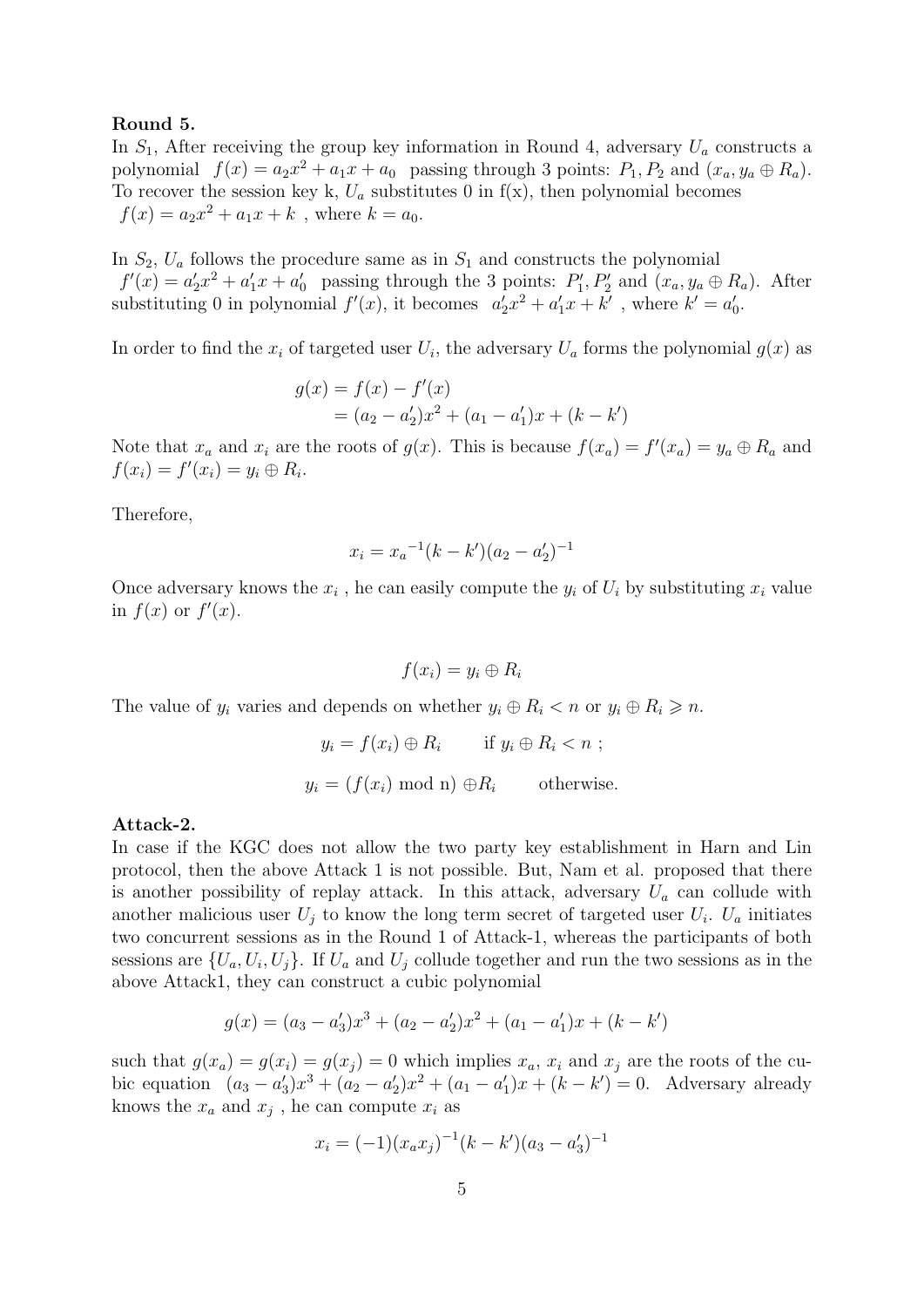Once adversary knows the  $x_i$ , he can compute  $y_i$  as in Attack 1.

#### Countermeasure.

Countermeasure-1.The above replay attack is possible because the KGC can not detect the replay messages. That is, in Round 3 of Attack-1, though the adversary  $U_a$  is sending the same challenges  $R_a$ ,  $R_i$  to KGC in both the sessions, KGC was unable to detect those reply messages. This made it possible for attacker to compute a polynomial  $g(x)$  such that  $x_a, x_i$  are roots to  $g(x)$ . In order to prevent this replay attack Nam et al. proposed a countermeasure so that KGC can detect the replay messages. They modified step 2 and step 3 of Harn and Lin protocol to prevent the replay messages. The modified steps are as follows:

**Step 2.** The KGC selects a random integer  $R_0$  and broadcasts it to all participants along with the participants list  $\{U_1, \cdots, U_t\}$ .

**Step 3.** Each user  $U_i$ , for  $1 \leq i \leq t$ , selects a random integer  $R_i \in Z_n^*$  and computes  $Auth_i=h(x_i, y_i, R_0, R_i, U_1, \cdots, U_t)$  and sends  $(Auth_i, R_i)$  to KGC.

Then in Step 4 of protocol, the KGC checks the correctness of  $\text{Aut}h_i$  by computing  $h(x_i, y_i, R_0, R_i, U_1, \dots, U_t)$ . KGC aborts if the equality of atleast one user does not hold. This counters the replay attack as  $Auth_i$  will be different for different sessions.

Here, we generalize the above Attack-2 to t number of users where any  $t-1$  malicious users can collude to know the longterm secret of the targeted user. The possible attack is explained below:

### 4 Proposed Generalization of the Replay Attack

Suppose  $\{U_1, \dots, U_t\}$  are the t users participating in a session S. In S,  $U_1$  is the adversary(insider), he wants to know the long term secret of a targeted user  $U_t$  so he colludes with all other malicious users in that session except  $U_t$ .

**Round 1.** The adversary  $U_1$  initiates two legitimate concurrent sessions  $S_1$  and  $S_2$ of the protocol and sends  $\{U_1, U_2, \cdots, U_t\}$  list as group key generation request to KGC in both sessions. But  $U_t$  doesn't know that he is one of the participant in both these sessions.

**Round 2.** The KGC broadcasts the  $\{U_1, U_2, \cdots, U_t\}$  list as response to all the participated users in both sessions but  $U_1$  prevents it from reaching  $U_t$ .

**Round 3**. In this round  $U_1$  plays dual role as himself and targeted user  $U_t$ . In  $S_1$ ,  $U_1$  selects two random integers  $R_1 \in Z_n^*$  and  $R_t \in Z_n^*$ , then  $U_1$  sends  $R_1$  to KGC as its own challenge and sends  $R_t$  to KGC as  $U_t$ 's challenge. For  $2 \leq i \leq t-1$ , each user  $U_i$  selects random challenge  $R_i \in Z_n^*$  and sends it to KGC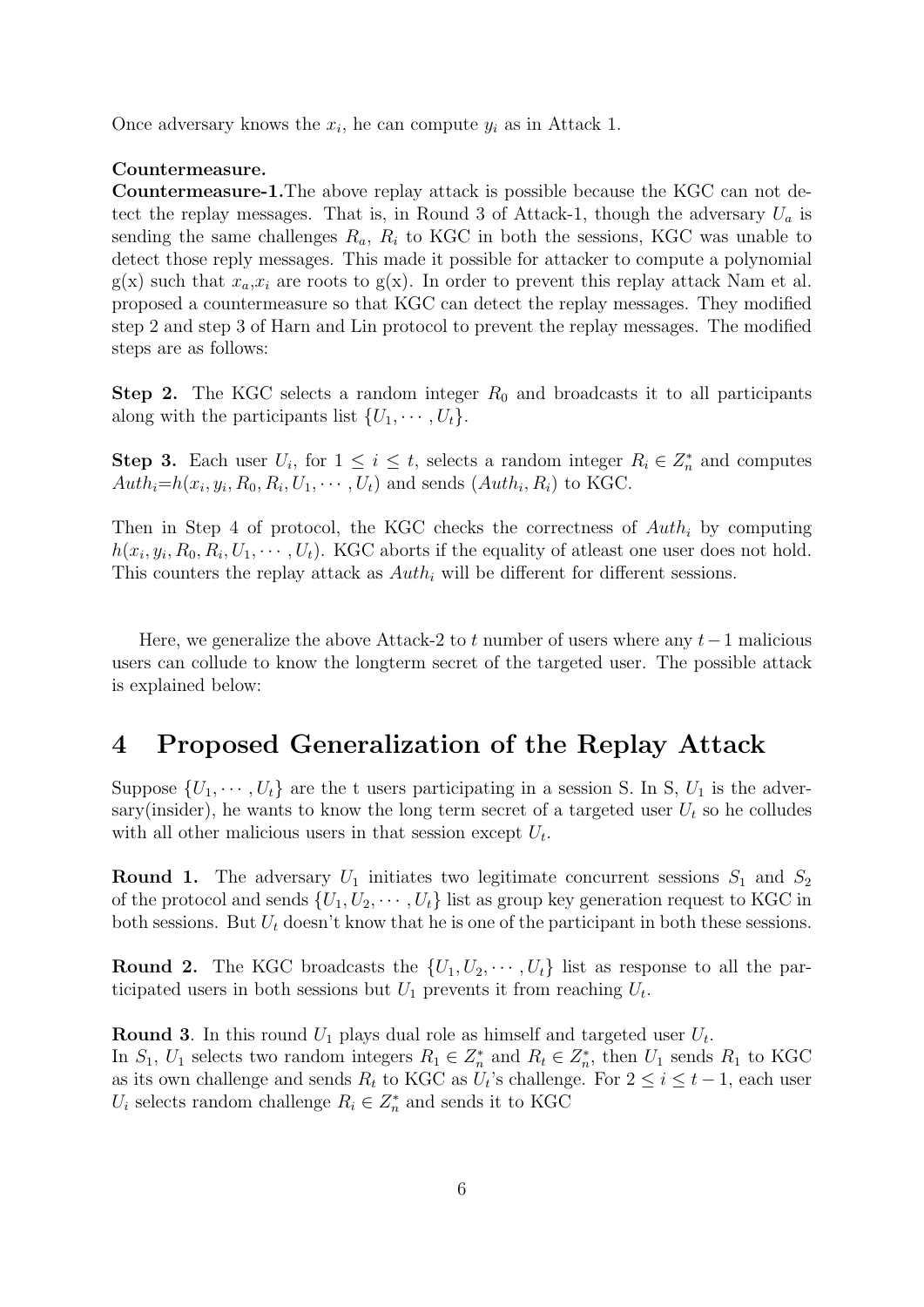In  $S_2$ ,  $U_1$  replays the challenges  $R_1$  and  $R_t$  i.e.  $U_1$  sends the  $R_1$  to KGC as its own challenge and sends  $R_t$  as  $U_t$ 's challenge. Remaining all users  $U_i$ ,  $2 \le i \le t-1$  sends the previously selected challenge  $R_i$  in  $S_1$  to KGC as their challenge.

#### Round 4.

In  $S_1$ , after receiving  $R_1, R_2, \cdots, R_t$  challenges, the KGC randomly selects a session key k and constructs a  $t^{th}$  degree interpolation polynomial

$$
f(x) = a_t x^t + a_{t-1} x^{t-1} + a_{t-2} x^{t-2} + \dots + a_2 x^2 + a_1 x^1 + a_0
$$

passing through the t points:  $(0, k), (x_1, y_1 \oplus R_1), (x_2, y_2 \oplus R_2), \cdots, (x_t, y_t \oplus R_t)$ . Next, KGC selects t additional points  $P_1, P_2, \cdots, P_t$  that lie on the polynomial f(x). KGC then computes the authentication message  $Auth = h(k, U_1, \cdots, U_t, R_1, \cdots, R_t, P_1, \cdots, P_t)$ , and broadcasts the group key information  $(R_1, \dots, R_t, P_1, \dots, P_t, \text{Aut}h)$  to all users but  $U_1$  prevents it from reaching  $U_t$ .

In  $S_2$ , KGC follows the procedure same as in  $S_1$ . It constructs a  $t^{th}$  degree polynomial  $f'(x) = a'_t x^t + a'_{t-1} x^{t-1} + a'_{t-2} x^{t-2} + \cdots + a'_2 x^2 + a'_1 x^1 + a'_0$  passing through the t points:  $(0, k'), (x_1, y_1 \oplus R_1), (x_2, y_2 \oplus R_2), \cdots, (x_t, y_t \oplus R_t)$ . Then KGC broadcasts  $(R_1, \dots, R_t, P'_1, \dots, P'_t, \text{Aut}h')$  to all participated users, where  $\text{Aut}h'$  is  $h(k', U_1, \dots, U_t, R_1)$  $, \cdots, R_t, P'_1, \cdots, P'_t$ . But  $U_1$  prevents the group key information reaching  $U_t$ 

#### Round 5.

In  $S_1$ , after receiving the group key information in Round 4, adversary  $U_1$  constructs a polynomial  $f(x) = a_t x^t + a_{t-1} x^{t-1} + a_{t-2} x^{t-2} + \cdots + a_2 x^2 + a_1 x^1 + a_0$  passing through t+1 points:  $P_1, P_2, \cdots, P_t$  and  $(x_1, y_1 \oplus R_1)$ . To recover the session key k,  $U_1$  substitutes 0 in computed  $f(x)$ , then polynomial becomes

$$
f(x) = a_t x^t + a_{t-1} x^{t-1} + a_{t-2} x^{t-2} + \dots + a_2 x^2 + a_1 x^1 + k
$$

, where  $k = a_0$ .

In  $S_2$ ,  $U_1$  follows the procedure same as in  $S_1$  and constructs the polynomial

$$
f'(x) = a'_t x^t + a'_{t-1} x^{t-1} + a'_{t-2} x^{t-2} + \dots + a'_2 x^2 + a'_1 x^1 + a'_0
$$

passing through the  $t + 1$  points:  $P'_1, P'_2, \cdots, P'_t$  and  $(x_1, y_1 \oplus R_1)$ . After substituting 0 in polynomial  $f'(x)$ , it becomes  $a'_t x^t + a'_{t-1} x^{t-1} + a'_{t-2} x^{t-2} + \cdots + a'_2 x^2 + a'_1 x^1 + k'$ , where  $k' = a'_0$ .

In order to find the  $x_t$  of targeted user  $U_t$ , The adversary  $U_1$  forms the polynomial  $g(x)$  such that

$$
g(x) = f(x) - f'(x)
$$
  
=  $(a_t - a'_t)x^t + (a_{t-1} - a'_{t-1})x^{t-1} + \dots + (a_2 - a'_2)x^2 + (a_1 - a'_1)x + (k - k')$ 

The roots of this polynomial are  $x_1, x_2, \dots, x_t$ . This is because  $f(x_i) = f'(x_i) = y_i \oplus R_i$ , for  $1 \leq i \leq t$ .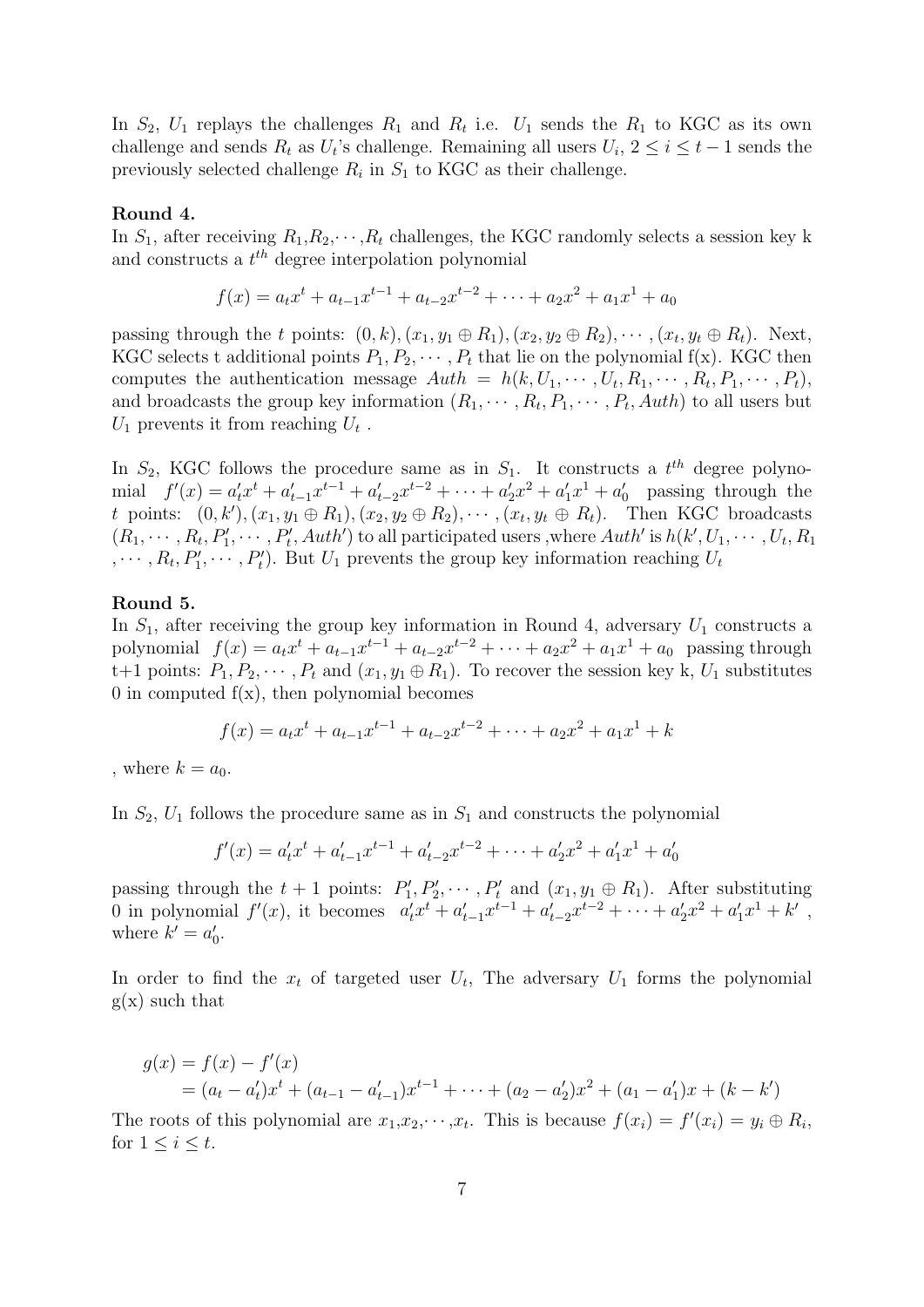Therefore,

$$
x_t = (x_1 x_2 x_3 \cdots x_{t-1})^{-1} (k - k') (a_{t-1} - a'_{t-1})^{-1} \cdots (1).
$$

Once adversary knows the  $x_t$ , he can easily compute the  $y_t$  of victim  $U_t$  as in the Attack-1.

**Note:** To compute  $x_t$  using  $Eq.(1)$ , the adversary needs  $x_i$  value of each user  $U_i$ ,  $2 \leq i \leq t-1$ . But  $\{U_2, \cdots, U_{t-1}\}\$  may not be willing to share their long term secret  $x_i$ , as this allows the adversary to compromise the security of the participants. This problem can be overcome by the adversary  $U_1$  as follows: Initially adversary  $U_1$  multiplies his  $x_1$ with some random integer  $R \in \mathbb{Z}_n^*$  then forwards the result to  $U_2$ . Then  $U_2$  multiplies it with his  $x_2$  and forwards it to the next user. Similarly all the users in the session except victim multiplies their  $x_i$  with the value sent by its previous user. The last user then sends it to the adversary who divides the resultant value with R. This way adversary can get the  $x_1x_2x_3\cdots x_{t-1}$  and substitutes it in the above  $Eq.(1)$ .

In countermeasure-1, Nam et al. prevented the replay attack by making the KGC to detect replay messages in Step 4 of the Harn and Lin protocol. To do that, each user has to compute a authentication message i.e.  $Auth_i=h(x_i, y_i, R_0, R_i, U_1, \cdots, U_t)$  in Step 3 of protocol and sends  $(Auth_i, R_i)$  to KGC. But computing authentication message by each user will increase the computational complexity of the scheme and if the number of participants increase, computational cost will increase more. The following countermeasure that we hereby propose is an alternative to Countermeasure-1 and which will reduce the computational complexity of the scheme. In our countermeasure, KGC is not required to detect the replay messages to prevent the replay attack and hence each user doesn't need to compute authentication message.

### 5 Proposed Countermeasure

Countermeasure-2. The above replay attack is possible because adversary was able to compute a  $t^{th}$  degree polynomial  $g(x)$  by sending replay messages. The roots of  $g(x)$  are  $x_i$  of user  $U_i$ , for  $1 \leq i \leq t$ . As the degree of the polynomial is equal to the number of roots, adversary can easily compute  $x_i$  of targeted user using the product of the roots of a polynomial. To prevent this attack, we made following modifications to the step 4 and step 5 of original Harn and Lin protocol.

**Step 4.** The KGC randomly selects a session key k and constructs a  $(t + 1)^{th}$  degree interpolation polynomial f(x) passing through the  $(t + 2)$  points:  $(0, k), (x_1, y_1 \oplus$  $R_1, \dots, (x_t, y_t \oplus R_t)$  and a random coordinate  $(x_r, y_r \oplus R_r)$ , where  $(x_r, y_r) \in Z_n^* \times Z_n^*$  and  $R_r \in \mathbb{Z}_n^*$ . Next, KGC selects (t+1) additional points  $P_1, \dots, P_t, P_{t+1}$  that lie on the polynomial f(x). KGC then computes the authentication message  $\text{Auth}=h(k, U_1, \dots, U_t, R_1,$  $\cdots, R_t, P_1, \cdots, P_t, P_{t+1}$ , where h is a one-way hash function and broadcasts  $(R_1, \cdots, R_t,$  $P_1, \dots, P_t, P_{t+1}, \text{Aut}$  to all users participating in the session. All computations with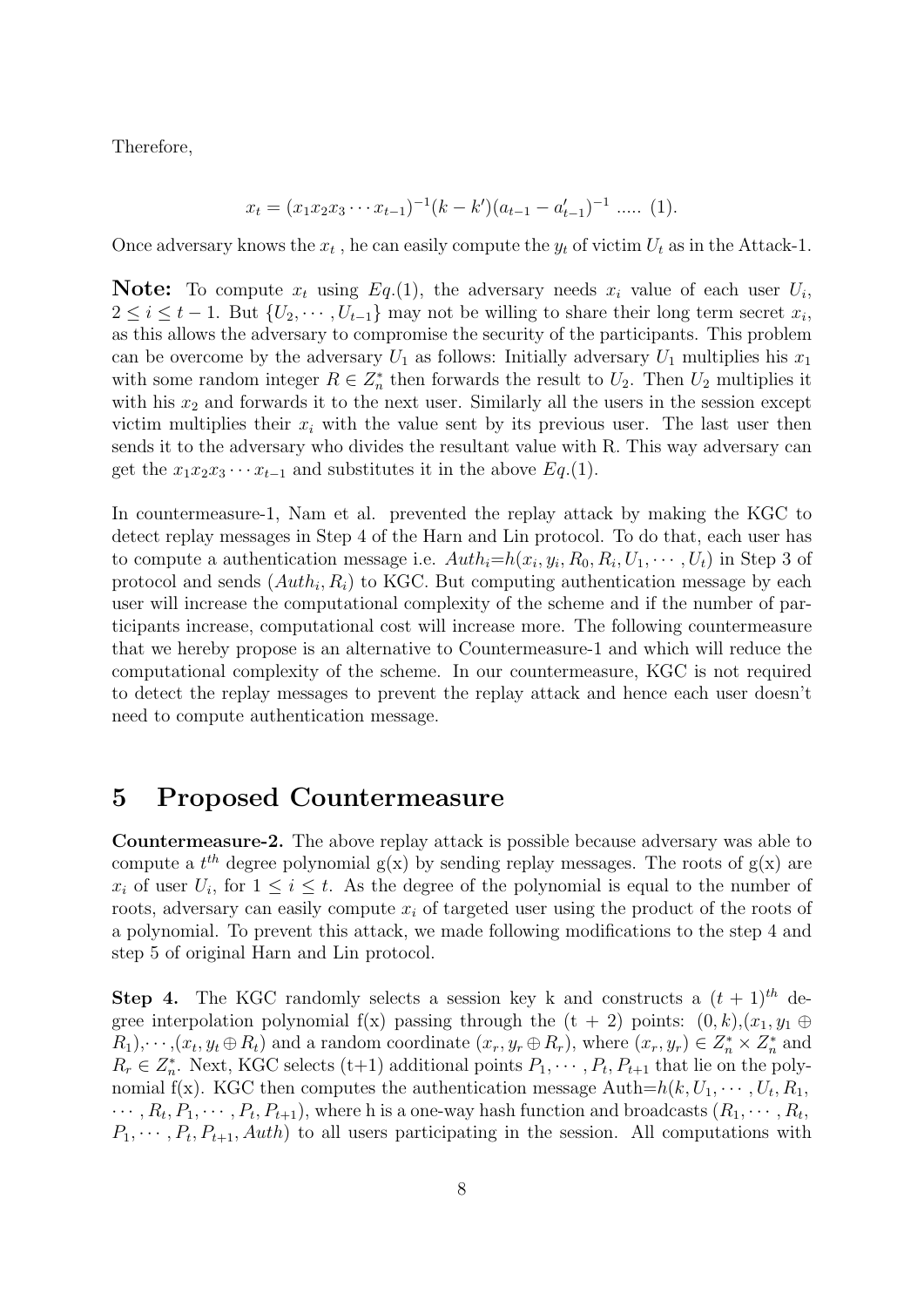respect to f(x) are performed modulo n.

**Step 5.** Each  $U_i$ , for  $1 \leq i \leq t$ , computes the group key  $k = f(0)$  by interpolating the points  $P_1, \dots, P_t, P_{t+1}$  and  $(x_i, y_i \oplus R_i)$ , Then checks the correctness of Auth by calculating  $h(k, U_1, \dots, U_t, R_1, \dots, R_t, P_1, \dots, P_t, P_{t+1})$ .  $U_i$  aborts if the equality does not hold.

Based on step 4 and step 5, the adversary computes two polynomials  $f(x)$  and  $f'(x)$ of degree t+1 in sessions  $S_1$  and  $S_2$  respectively using two  $t + 2$  points in Round 5 of replay attack. Then the adversary computes a new polynomial  $g(x)$  of  $t+1$  degree whose roots are  $x_i$  value of user  $U_i$ , for  $1 \leq i \leq t$  and  $x_r$ , which is randomly selected by the KGC. To find the  $x_i$  of targeted user, the adversary needs t roots but he is equipped with only  $t - 1$  roots and hence fails to compute the  $x_i$  value of targeted user using products of the roots as he did in the earlier attacks.

As explained above, our countermeasure prevents the generalized replay attack. Now we will explain how it can be customized to prevent the simple replay attack i.e. Attack-1.

In Attack-1, adversary  $U_a$  computes long term secret of a targeted user  $U_i$  beacuse he was able to form a 2<sup>nd</sup> degree polynomial  $g(x)$  using  $f(x)$  and  $f'(x)$  in the Round 5 of Attack-1. The roots of  $g(x)$  are  $x_a$  and  $x_i$  values of users  $U_a$  and  $U_i$ . As adversary already knows his  $x_a$  value, he computes  $x_i$  of targeted user  $U_i$  using product of the roots of a polynomial. Now based on modified steps Step 4 and Step 5, adversary computes a  $3^{rd}$ degree polynomial  $g(x) = (a_3 - a'_3)x^3 + (a_2 - a'_2)x^2 + (a_1 - a'_1)x + (k - k')$  using polynomials  $f(x) = a_3x^3 + a_2x^2 + a_1x + a_0$  and  $f(x) = a'_3x^3 + a'_2x^2 + a'_1x + a'_0$ . To find the  $x_i$  of targeted user  $U_i$  using product of the roots of a polynomial, the adversary needs two known roots but he is equipped with only one root i.e. his own  $x_a$  value and thereby fails to compute the  $x_i$  of the targeted user  $U_i$ .

After incorporating the above mentioned countermeasure, we have the following improved protocol that can resist the replay attacks.

Initialization of KGC. The KGC randomly selects two large safe primes p and q  $(i.e p' = \frac{p-1}{2})$  $\frac{-1}{2}$  and  $q' = \frac{q-1}{2}$  $\frac{-1}{2}$  are also primes) and computes n=pq. n is made publicly known.

User Registration. Each user is required to register at KGC to subscribe the key distribution service. The KGC keeps track of all the registered users and removes any unsubscribed users. During the registration, KGC shares a long-term secret  $(x_i, y_i)$  with each user  $U_i$ ,  $1 \leq i \leq m$ , where  $(x_i, y_i) \in Z_n^* \times Z_n^*$ .

Group Key Generation and Distribution. After receiving the group key generation request from any user, KGC randomly chooses a group key. Then KGC distributes this group key to all the group members in a secure and authenticated way. Let us consider a group consisting of t members,  $\{U_1, \dots, U_t\}$ , whose long term secrets shared with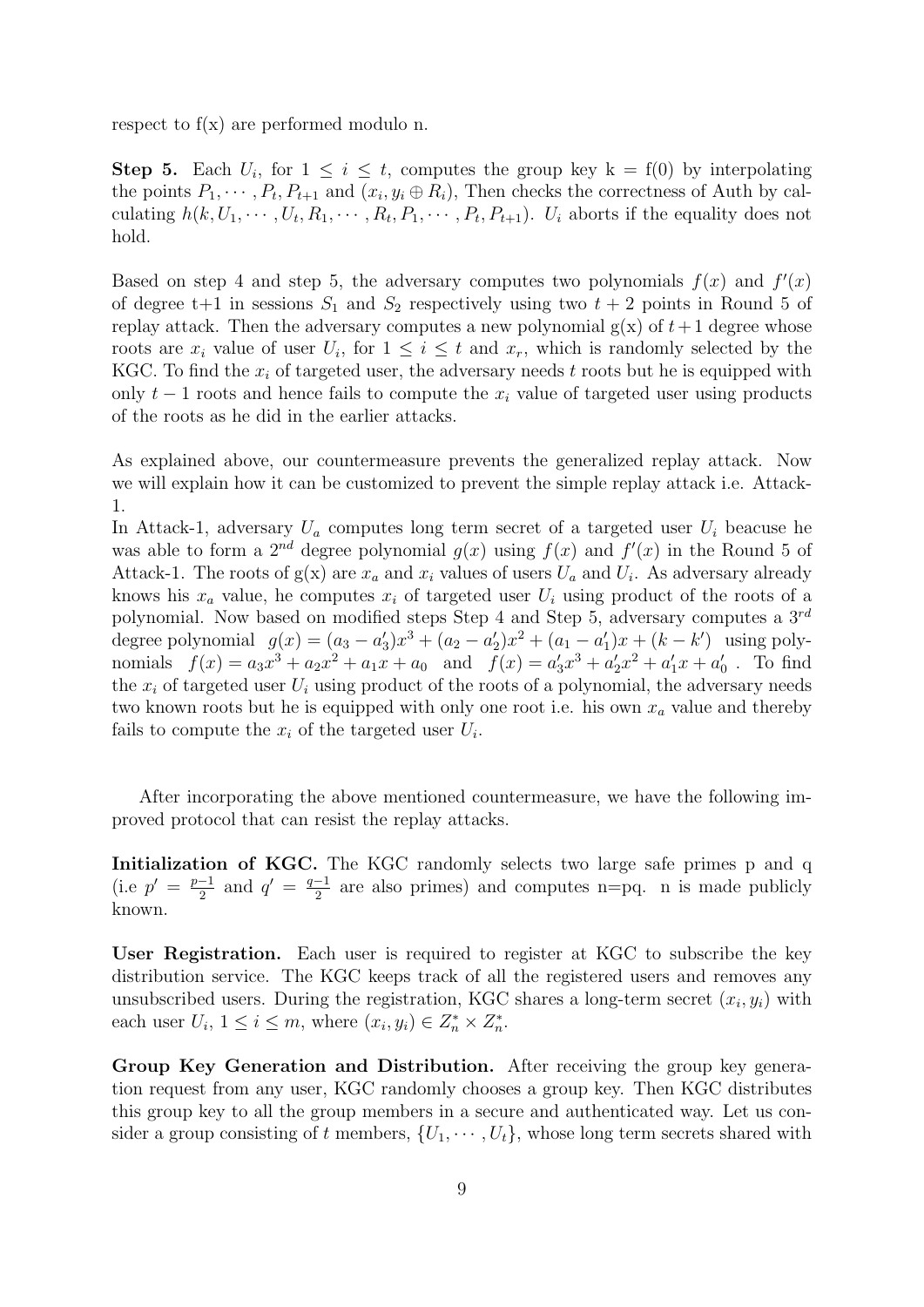the KGC are  $(x_i, y_i)$ ,  $1 \leq i \leq t$ . The key generation and distribution process for the above session consists of the following five steps.

Step 1. The initiator sends a key generation request to KGC with a list of group members as  $\{U_1, \cdots, U_t\}.$ 

**Step 2.** KGC broadcasts the participants list  $\{U_1, \dots, U_t\}$  to all  $U_i$ ,  $1 \leq i \leq t$ , as a response to the request.

**Step 3.** Each user  $U_i$ ,  $1 \leq i \leq t$ , chooses a random challenge  $R_i \in Z_n^*$  and sends it to KGC.

**Step 4.** The KGC randomly selects a session key k and constructs a  $t+1<sup>th</sup>$  degree interpolation polynomial f(x) passing through  $(t + 2)$  points:  $(0, k), (x_1, y_1 \oplus R_1), \cdots, (x_t, y_t \oplus R_t)$ and a random coordinate  $(x_r, y_r \oplus R_r)$ , where  $(x_r, y_r) \in Z_n^* \times Z_n^*$  and  $R_r \in Z_n^*$ . Next, KGC selects (t+1) additional points  $P_1, \cdots, P_t, P_{t+1}$  that lie on the polynomial f(x). KGC then computes the authentication message Auth= $h(k, U_1, \cdots, U_t, R_1, \cdots, R_t, P_1, \cdots, P_t, P_{t+1}),$ where h is a one-way hash function, and broadcasts  $(R_1, \dots, R_t, P_1, \dots, P_t, P_{t+1}, \text{Aut}h)$ to all users participated in session.

**Step 5.** Each  $U_i$ ,  $1 \leq i \leq t$ , computes the group key  $k = f(0)$  by interpolating the points  $P_1, \dots, P_t, P_{t+1}$  and  $(x_i, y_i \oplus R_i)$ , then checks the correctness of Auth by calculating  $h(k, U_1, \dots, U_t, R_1, \dots, R_t, P_1, \dots, P_t, P_{t+1})$ .  $U_i$  aborts if the equality does not hold.

### 6 Conclusion

Nam et al. proposed a replay attack against the Harn and Lin's group key distribution protocol [4]. They also proposed a counter measure to resist this attack using a nonce mechanism [7]. However, this countermeasure increases the computational cost of the scheme. So, this paper proposes an alternative counter measure that does away with the computation of authentication by each user. Also studied in this paper is a generalization of the Nam et al.'s replay attack.

# References

- [1] Colin Boyd. On key agreement and conference key agreement. In Information Security and Privacy, Second Australasian Conference, ACISP'97, Sydney, NSW, Australia, July 7-9, 1997, Proceedings, pages 294–302, 1997.
- [2] Whitfield Diffie and Martin E. Hellman. New directions in cryptography. IEEE Trans. Information Theory, 22(6):644–654, 1976.
- [3] Cheng Guo and Chin-Chen Chang. An authenticated group key distribution protocol based on the generalized chinese remainder theorem. Int. J. Communication Systems, 27(1):126–134, 2014.